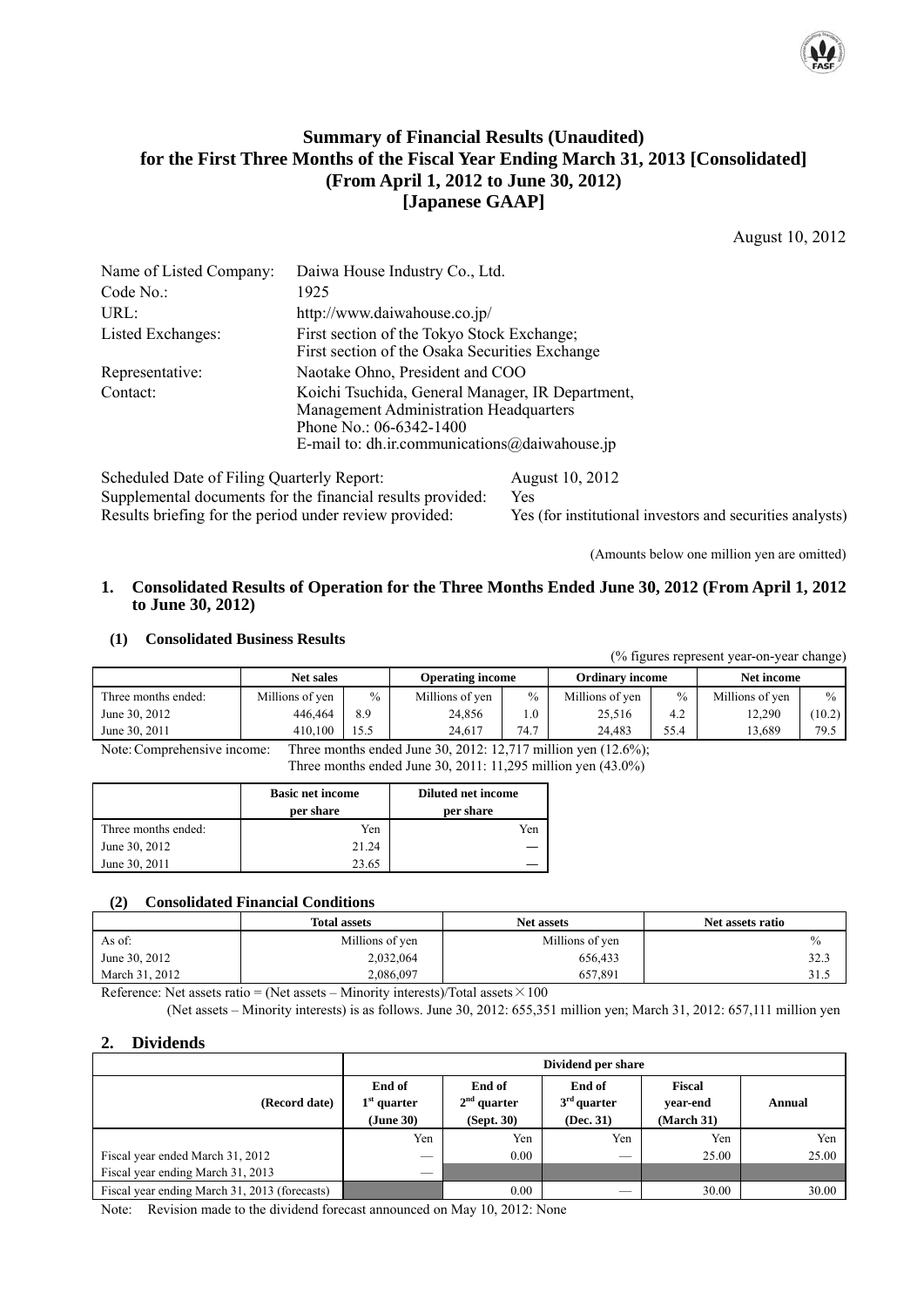#### **3. Consolidated Business Forecasts for the Fiscal Year Ending March 31, 2013 (From April 1, 2012 to March 31, 2013)** (% figures represent year-on-year change)

|                    | $\alpha$ ngures represent year-on-year enange) |      |                 |                                     |                 |            |                 |            |           |
|--------------------|------------------------------------------------|------|-----------------|-------------------------------------|-----------------|------------|-----------------|------------|-----------|
|                    |                                                |      |                 |                                     |                 |            |                 | Basic      |           |
|                    | Net sales                                      |      |                 | Operating income<br>Ordinary income |                 | Net income |                 | net income |           |
|                    |                                                |      |                 |                                     |                 |            |                 |            | per share |
|                    | Millions of yen                                | $\%$ | Millions of yen | %                                   | Millions of yen | %          | Millions of yen | $\%$       | Yen I     |
| Fiscal year ending |                                                |      |                 |                                     |                 |            |                 |            |           |
| March 31, 2013     | .900.000                                       | 2.8  | 18,000          | 2.6                                 | 111,000         | 2.3        | 58,000          | 74.7       | 100.22    |

Note: Revision made to business forecasts announced on May 10, 2012: None

#### **Notes:**

- **(1) Changes in Significant Subsidiaries during the period under review (This refers to changes in specified subsidiaries associated with changes in the scope of consolidation.): None**
- **(2) Application of Accounting Methods Unique to the Preparation of the Quarterly Consolidated Financial Statements: None**
- **(3) Changes of Accounting Policies Applied, Changes in Accounting Estimates and Retrospective Restatement**
	- **1) Changes of accounting policies applied due to amendment of accounting standards: Yes**
	- **2) Changes of accounting policies due to reasons other than 1): None**
	- **3) Changes in accounting estimates: Yes**
	- **4) Retrospective restatement: None**

#### **(4) Number of Issued and Outstanding Shares (Common Stock)**

**1) Number of shares at the end of the period (including treasury stock)**

| As of June 30, 2012                                                               | 599,921,851 shares | As of March 31, 2012 | 599,921,851 shares  |  |
|-----------------------------------------------------------------------------------|--------------------|----------------------|---------------------|--|
| 2) Number of treasury stock at the end of the period                              |                    |                      |                     |  |
| As of June 30, 2012                                                               | 21,215,103 shares  | As of March 31, 2012 | $21,206,006$ shares |  |
| 3) Average number of shares during the period (for the three months under review) |                    |                      |                     |  |
| Three months ended                                                                | 578,711,442 shares | Three months ended   | 578,805,728 shares  |  |
| June 30, 2012                                                                     |                    | June 30, 2011        |                     |  |

#### **\* Presentation of implementing the quarterly review procedures**

As of the time when the quarterly financial results are disclosed, the Group have completed the reviewing (checking) procedures for quarterly consolidated financial statements as laid down by the Financial Instruments and Exchange Law.

#### **\* Remarks on appropriate use of forecasted results of operation and other special matters** (Notes regarding forward-looking statements)

Consolidated business forecasts are based on assumptions in light of the information available as of the date of announcement of this material and the factors of uncertainty that may possibly impact the future results of operation. These statements do not mean that the Company pledges to realize such statements. Actual results may differ significantly from those presented herein as a consequence of numerous factors such as the financial market, economic conditions, competitor situations and fluctuations in land prices.

Please refer to the section of "1. Qualitative Information Regarding Consolidated Results for the First Three Months under Review (3) Qualitative Information Regarding Consolidated Business Forecasts" of "the Attached Material" on page 5 for the suppositions that form the assumptions for business forecasts.

#### **(Obtaining supplementary explanatory materials)**

The Company plans to hold a briefing for analysts and institutional investors on August 10, 2012. Relevant financial statements to be handed out at the briefing will be posted on our official website at the same time.

Note: Paragraph 5 of Article 10 of Regulations Concerning the Terminology, Forms and Preparation Method of Quarterly Consolidated Financial Statements has been applied. For more details please refer to Notes on Summary Information (Notes) (1) Changes of Accounting Policies Applied, Changes in Accounting Estimates and Retrospective Restatement, in "the Attached Material," on Page 5.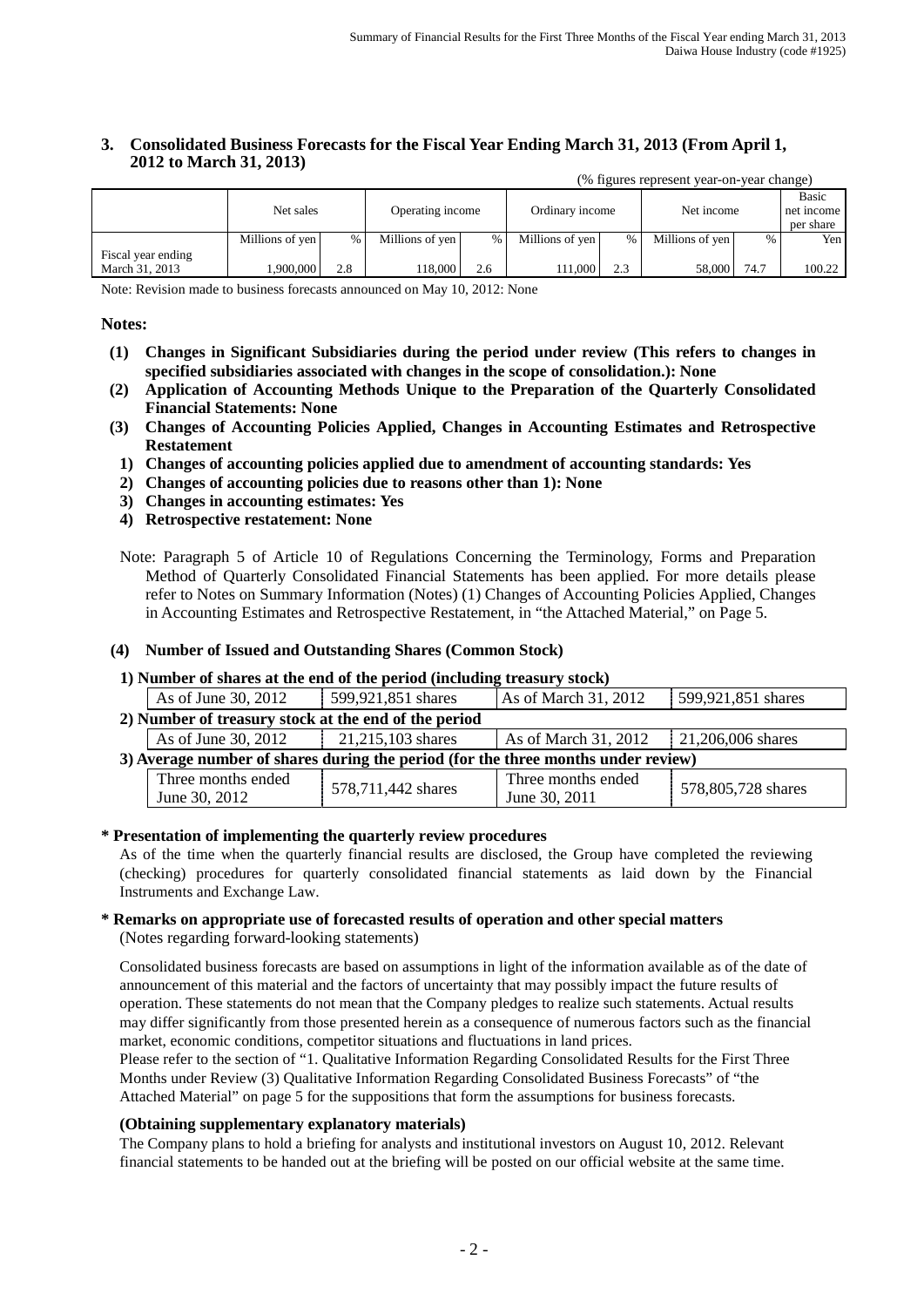# **Contents of the Attached Material**

| 1. Qualitative Information Regarding Consolidated Results for the First Three Months under Review 4 |  |
|-----------------------------------------------------------------------------------------------------|--|
|                                                                                                     |  |
|                                                                                                     |  |
|                                                                                                     |  |
|                                                                                                     |  |
|                                                                                                     |  |
| (1) Changes of Accounting Policies Applied, Changes in Accounting Estimates and                     |  |
|                                                                                                     |  |
|                                                                                                     |  |
|                                                                                                     |  |
|                                                                                                     |  |
|                                                                                                     |  |
|                                                                                                     |  |
|                                                                                                     |  |
|                                                                                                     |  |
|                                                                                                     |  |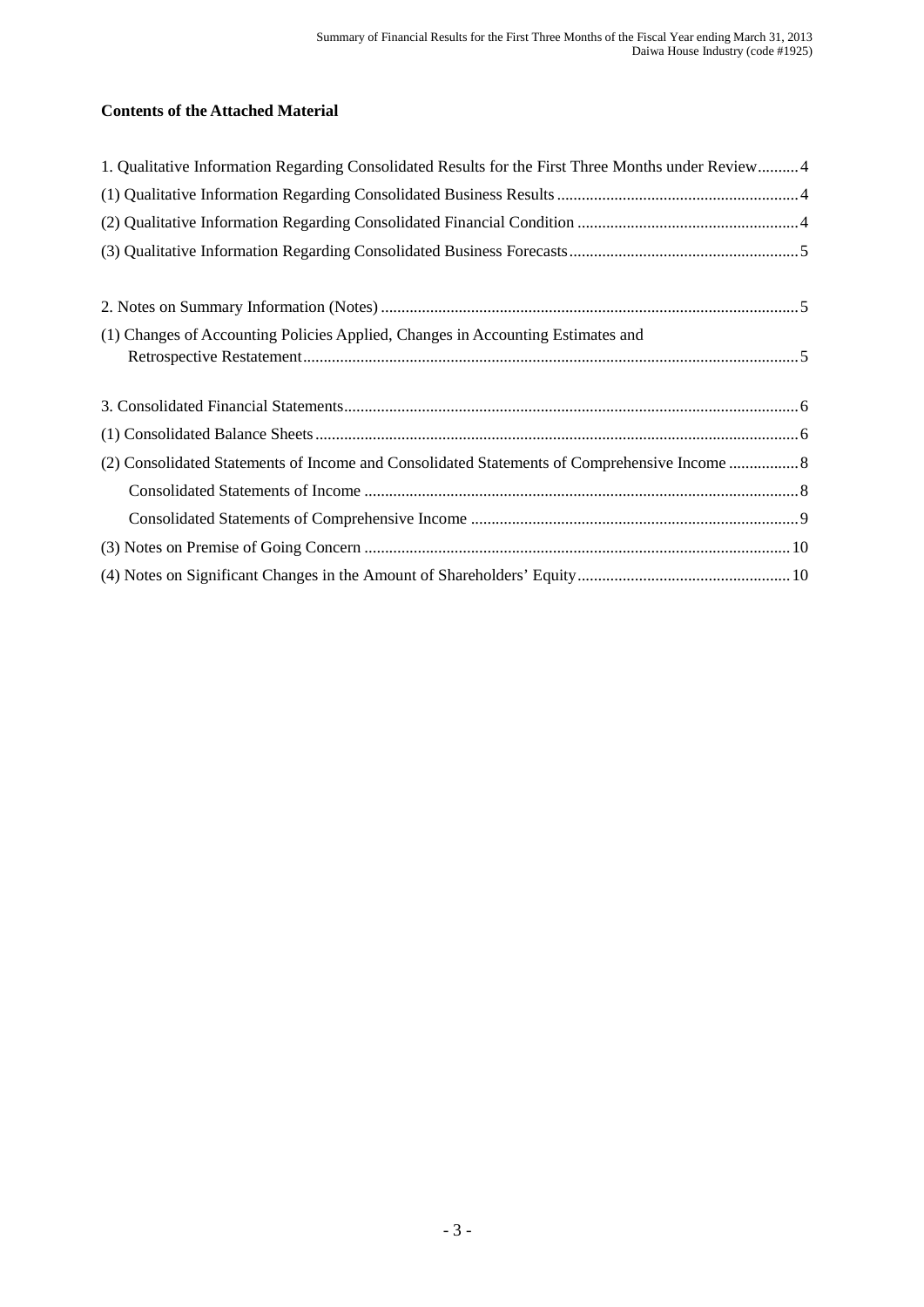### **1. Qualitative Information Regarding Consolidated Results for the First Three Months under Review**

### **(1) Qualitative Information Regarding Consolidated Business Results**

During the first three months of fiscal 2012 ending March 31, 2013, the Japanese economy showed moderate recovery momentum, supported by domestic demand on the back of recovery following the Great East Japan Earthquake, although conditions overall remained difficult in light of power shortages and the consumption tax hike controversy in Japan, as well as the lingering risk of a downturn overseas due to the debt crisis in Europe.

In the Housing industry, government measures to encourage home buying proved successful. These included the Flat 35S ECO preferential interest rate mortgage loans applied since the previous fiscal year and the housing eco-points system. New housing starts overall continued to increase for the fourth consecutive month on a year-on-year basis as of May 31, 2012.

Amid these circumstances, the Daiwa House Group drew up its 3rd Medium-Term Management Plan, ending in fiscal 2013, under the name "3 Gs for New Growth." The three Gs in this name come from the initial letters of "Group" (sustained growth), "Great" (groundwork for growth), and "Global" (pathway to growth), and reflect the Group's basic policies. Under this plan, we are creating new business portfolios to realize the plan's central theme of "New Growth."

With an emphasis on stronger business growth in the fiscal year under review under four key concepts ("community-based," "the environment," "aging population" and "Group strength"), we are taking measures to further improve performance. These included a new business venture targeting the elderly-care market. Operational scale was expanded through the acquisition in June 2012 of all shares of TEPCO subsidiary Toden Life Support Co., Ltd., which operates private nursing homes for the elderly with assisted living services in three locations in the Tokyo area. Following its conversion into a wholly owned consolidated subsidiary, its trade name has been changed to Daiwa House Life Support Co., Ltd.

As a result, for the reporting three-month period, on a consolidated basis, we recorded net sales of 446,464 million yen (up 8.9% year on year). Ordinary income came to 25,516 million yen (up 4.2%), while net income came to 12,290 million yen (down 10.2%).

### **(2) Qualitative Information Regarding Consolidated Financial Condition**

Total assets at the end of the reporting three-month period, on a consolidated basis, came to 2,032,064 million yen, a decrease of 54,033 million yen compared with 2,086,097 million yen at the previous fiscal year-end. This was mainly attributable to a decline in cash and deposits due to settlement of accounts payable for construction contracts, as well as the sell-off of real estate for sale such as logistics facilities and high-rise rental housing properties, which more than offset increases in property, plant and equipment.

Total liabilities at the end of the reporting three-month period, on a consolidated basis, came to 1,375,630 million yen, a decrease of 52,576 million yen compared with 1,428,206 million yen at the previous fiscal year-end. This was mainly attributable to a decline in trade payables, in addition to the payment of income taxes.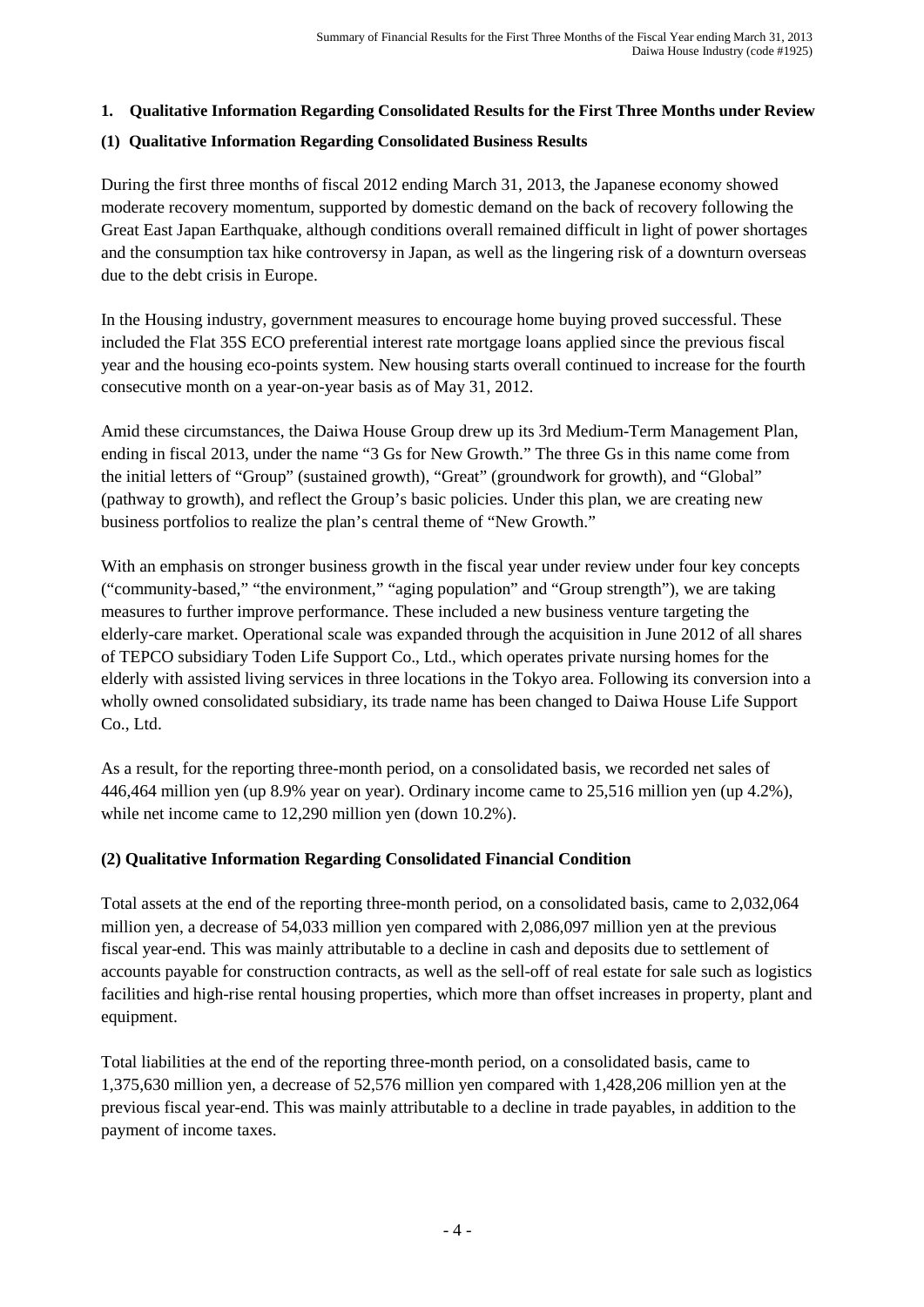Total net assets at the end of the reporting three-month period on a consolidated basis came to 656,433 million yen, a decrease of 1,457 million yen compared with 657,891 million yen at the previous fiscal year-end, due to the recording of cash dividends paid despite the posting of a net income of 12,290 million yen.

### **(3) Qualitative Information Regarding Consolidated Business Forecasts**

As announced today in "Notification of Acquisition of Shares in Fujita Corporation," Fujita Corporation is due to become a consolidated subsidiary of the Company on the date of transfer of its share certificates. We are currently studying the likely impact of this change on future consolidated business performance.

For this reason, with respect to the Company's business forecasts on a consolidated accounts basis for the fiscal year ending March 31, 2013, no changes have been made to the business forecasts in the "Summary of Financial Results for the Fiscal Year Ended March 31, 2012" announced on May 10, 2012.

### **2. Notes on Summary Information (Notes)**

# **(1) Changes of Accounting Policies Applied, Changes in Accounting Estimates and Retrospective Restatement**

(Change in method of depreciation)

The Company and its consolidated subsidiaries have changed their method of depreciation based on revised corporate taxation law with regard to property, plant and equipment acquired on or after April 1, 2012, with effect from this first quarter. The impact from this change on operating income, ordinary income, income taxes and minority interests for the reporting three-month period is negligible.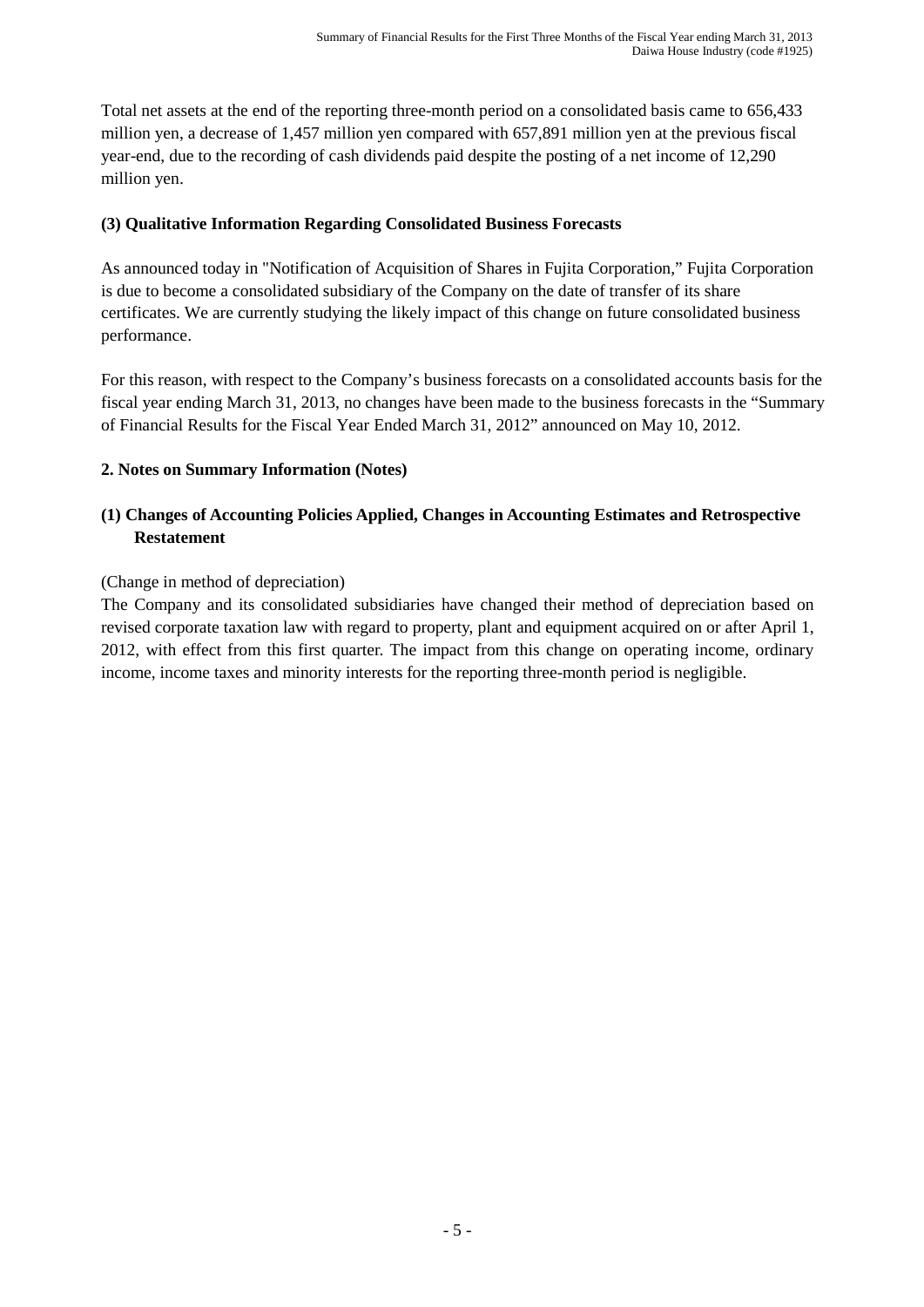### **3. Consolidated Financial Statements**

# **(1) Consolidated Balance Sheets**

|                                                                                          |                      | (Millions of yen)   |
|------------------------------------------------------------------------------------------|----------------------|---------------------|
|                                                                                          | As of March 31, 2012 | As of June 30, 2012 |
| Assets                                                                                   |                      |                     |
| Current assets                                                                           |                      |                     |
| Cash and deposits                                                                        | 250,649              | 196,479             |
| Notes receivable, accounts receivable from completed<br>construction contracts and other | 93,874               | 86,045              |
| Short-term investment securities                                                         | 6                    | 6                   |
| Costs on uncompleted construction contracts                                              | 14,361               | 19,002              |
| Real estate for sale                                                                     | 297,483              | 278,051             |
| Real estate for sale in process                                                          | 34,968               | 44,984              |
| Land for development                                                                     | 1,378                | 1,327               |
| Merchandise and finished goods                                                           | 12,333               | 13,336              |
| Work in process                                                                          | 6,002                | 7,262               |
| Raw materials and supplies                                                               | 5,411                | 5,683               |
| Other                                                                                    | 129,891              | 127,568             |
| Allowance for doubtful accounts                                                          | (1,604)              | (1, 446)            |
| Total current assets                                                                     | 844,757              | 778,302             |
| Noncurrent assets                                                                        |                      |                     |
| Property, plant and equipment                                                            |                      |                     |
| Buildings and structures                                                                 | 630,129              | 641,105             |
| Accumulated depreciation                                                                 | (295, 823)           | (300, 750)          |
| Buildings and structures, net                                                            | 334,305              | 340,355             |
| Land                                                                                     | 364,954              | 367,910             |
| Other                                                                                    | 148,223              | 154,442             |
| Accumulated depreciation                                                                 | (98, 935)            | (99, 337)           |
| Other, net                                                                               | 49,288               | 55,105              |
| Total property, plant and equipment                                                      | 748,548              | 763,370             |
| Intangible assets                                                                        | 32,056               | 33,430              |
| Investments and other assets                                                             |                      |                     |
| Investment securities                                                                    | 118,334              | 110,919             |
| Lease and guarantee deposits                                                             | 186,657              | 186,334             |
| Other                                                                                    | 162,939              | 166,853             |
| Allowance for doubtful accounts                                                          | (7, 195)             | (7, 146)            |
| Total investments and other assets                                                       | 460,735              | 456,961             |
| Total noncurrent assets                                                                  | 1,241,340            | 1,253,762           |
| Total assets                                                                             | 2,086,097            | 2,032,064           |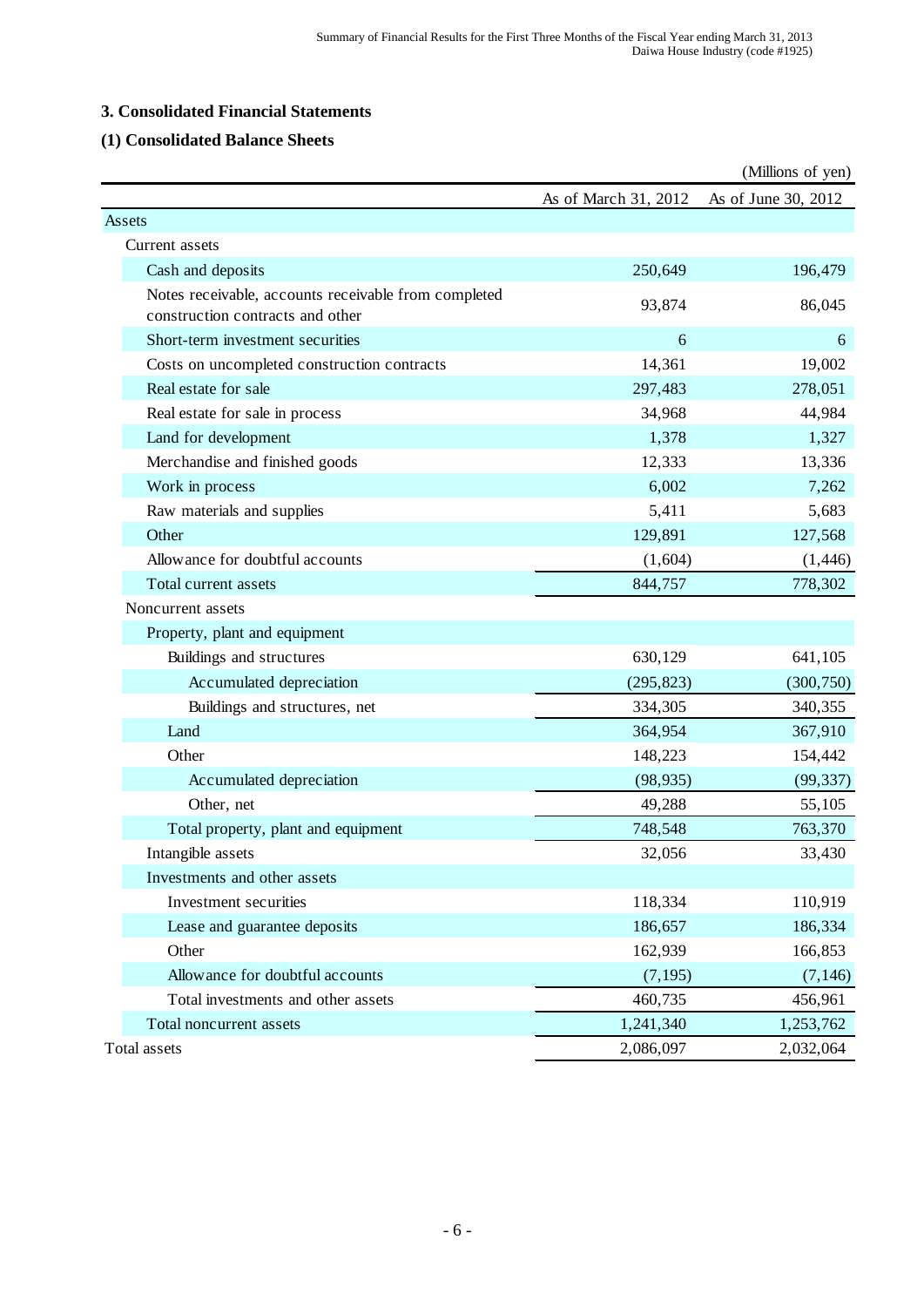|                                                                         |                        | (Millions of yen)     |
|-------------------------------------------------------------------------|------------------------|-----------------------|
|                                                                         | (as of March 31, 2012) | (as of June 30, 2012) |
| Liabilities                                                             |                        |                       |
| <b>Current</b> liabilities                                              |                        |                       |
| Notes payable, accounts payable for construction<br>contracts and other | 210,241                | 189,697               |
| Short-term loans payable                                                | 2,559                  | 2,543                 |
| Current portion of bonds payable                                        | 1,353                  | 1,353                 |
| Current portion of long-term loans payable                              | 145,436                | 95,428                |
| Income taxes payable                                                    | 24,826                 | 2,428                 |
| Advances received on uncompleted construction<br>contracts              | 48,993                 | 50,389                |
| Provision for bonuses                                                   | 26,995                 | 13,122                |
| Provision for warranties for completed construction                     | 6,224                  | 5,601                 |
| Asset retirement obligations                                            | 1,621                  | 1,613                 |
| Other                                                                   | 163,620                | 172,674               |
| Total current liabilities                                               | 631,872                | 534,852               |
| Noncurrent liabilities                                                  |                        |                       |
| Bonds payable                                                           | 100,720                | 100,720               |
| Long-term loans payable                                                 | 133,556                | 183,157               |
| Long-term lease and guarantee deposited                                 | 218,479                | 219,222               |
| Provision for retirement benefits                                       | 188,400                | 187,042               |
| Asset retirement obligations                                            | 22,613                 | 22,996                |
| Other                                                                   | 132,563                | 127,637               |
| Total noncurrent liabilities                                            | 796,334                | 840,777               |
| <b>Total liabilities</b>                                                | 1,428,206              | 1,375,630             |
| Net assets                                                              |                        |                       |
| Shareholders' equity                                                    |                        |                       |
| Capital stock                                                           | 110,120                | 110,120               |
| Capital surplus                                                         | 226,824                | 226,824               |
| Retained earnings                                                       | 380,751                | 378,284               |
| Treasury stock                                                          | (19, 944)              | (19, 953)             |
| Total shareholders' equity                                              | 697,751                | 695,276               |
| Accumulated other comprehensive income                                  |                        |                       |
| Valuation difference on available-for-sale securities                   | 7,566                  | 4,622                 |
| Revaluation reserve for land                                            | (40, 738)              | (40, 449)             |
| Foreign currency translation adjustment                                 | (7, 469)               | (4,098)               |
| Total accumulated other comprehensive income                            | (40, 640)              | (39, 925)             |
| Minority interests                                                      | 779                    | 1,082                 |
| Total net assets                                                        | 657,891                | 656,433               |
| Total liabilities and net assets                                        | 2,086,097              | 2,032,064             |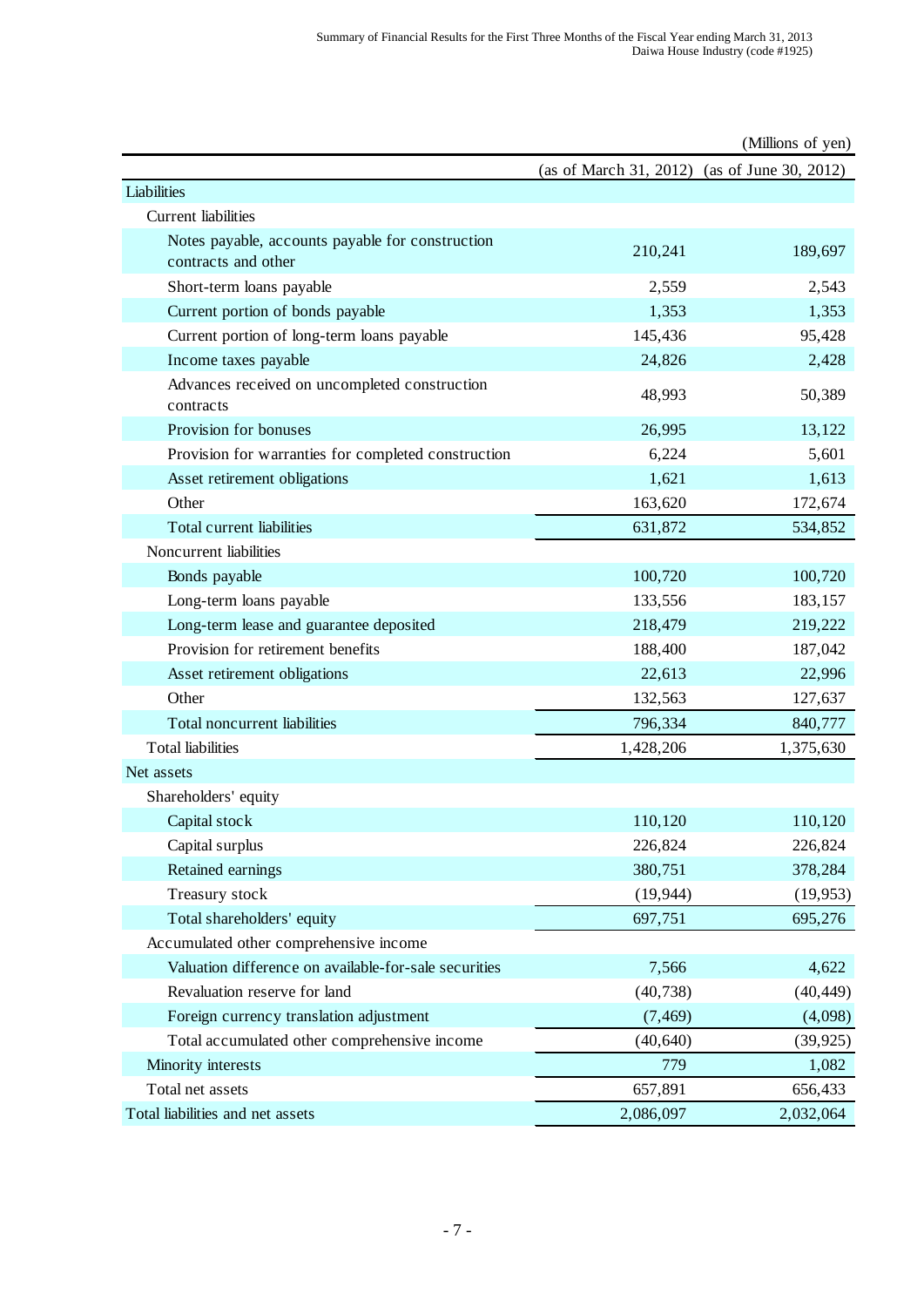# **(2) Consolidated Statements of Income and Consolidated Statements of Comprehensive Income (Consolidated Statements of Income)**

|                                                   |                                          | (Millions of yen)                        |
|---------------------------------------------------|------------------------------------------|------------------------------------------|
|                                                   | Three months ended                       | Three months ended                       |
|                                                   | June 30, 2011                            | June 30, 2012                            |
|                                                   | (From April 1, 2011<br>to June 30, 2011) | (From April 1, 2012<br>to June 30, 2012) |
| Net sales                                         | 410,100                                  | 446,464                                  |
| Cost of sales                                     | 322,542                                  | 354,282                                  |
| Gross profit                                      | 87,558                                   | 92,181                                   |
| Selling, general and administrative expenses      | 62,940                                   | 67,325                                   |
| Operating income                                  | 24,617                                   | 24,856                                   |
| Non-operating income                              |                                          |                                          |
| Interest income                                   | 717                                      | 777                                      |
| Dividends income                                  | 952                                      | 948                                      |
| Miscellaneous income                              | 1,479                                    | 1,697                                    |
| Total non-operating income                        | 3,149                                    | 3,423                                    |
| Non-operating expenses                            |                                          |                                          |
| Interest expenses                                 | 1,634                                    | 1,462                                    |
| Equity in losses of affiliates                    | 906                                      | 186                                      |
| Miscellaneous expenses                            | 742                                      | 1,114                                    |
| Total non-operating expenses                      | 3,283                                    | 2,762                                    |
| Ordinary income                                   | 24,483                                   | 25,516                                   |
| Extraordinary income                              |                                          |                                          |
| Gain on sales of noncurrent assets                | 39                                       | 26                                       |
| Gain on sales of investment securities            | 566                                      |                                          |
| Gain on amortization of prior service cost        |                                          | 204                                      |
| Total extraordinary income                        | 606                                      | 230                                      |
| <b>Extraordinary losses</b>                       |                                          |                                          |
| Loss on sales of noncurrent assets                | 35                                       | 86                                       |
| Loss on retirement of noncurrent assets           | 147                                      | 112                                      |
| Impairment loss                                   | 30                                       | 32                                       |
| Loss on valuation of investment securities        | 272                                      | 6,134                                    |
| Other                                             |                                          | 9                                        |
| Total extraordinary losses                        | 486                                      | 6,375                                    |
| Income before income taxes and minority interests | 24,603                                   | 19,371                                   |
| Income taxes-current                              | 2,313                                    | 1,813                                    |
| Income taxes-deferred                             | 8,596                                    | 5,267                                    |
| Total income taxes                                | 10,910                                   | 7,080                                    |
| Income before minority interests                  | 13,693                                   | 12,290                                   |
| Minority interests in income                      | 4                                        | $\theta$                                 |
| Net income                                        | 13,689                                   | 12,290                                   |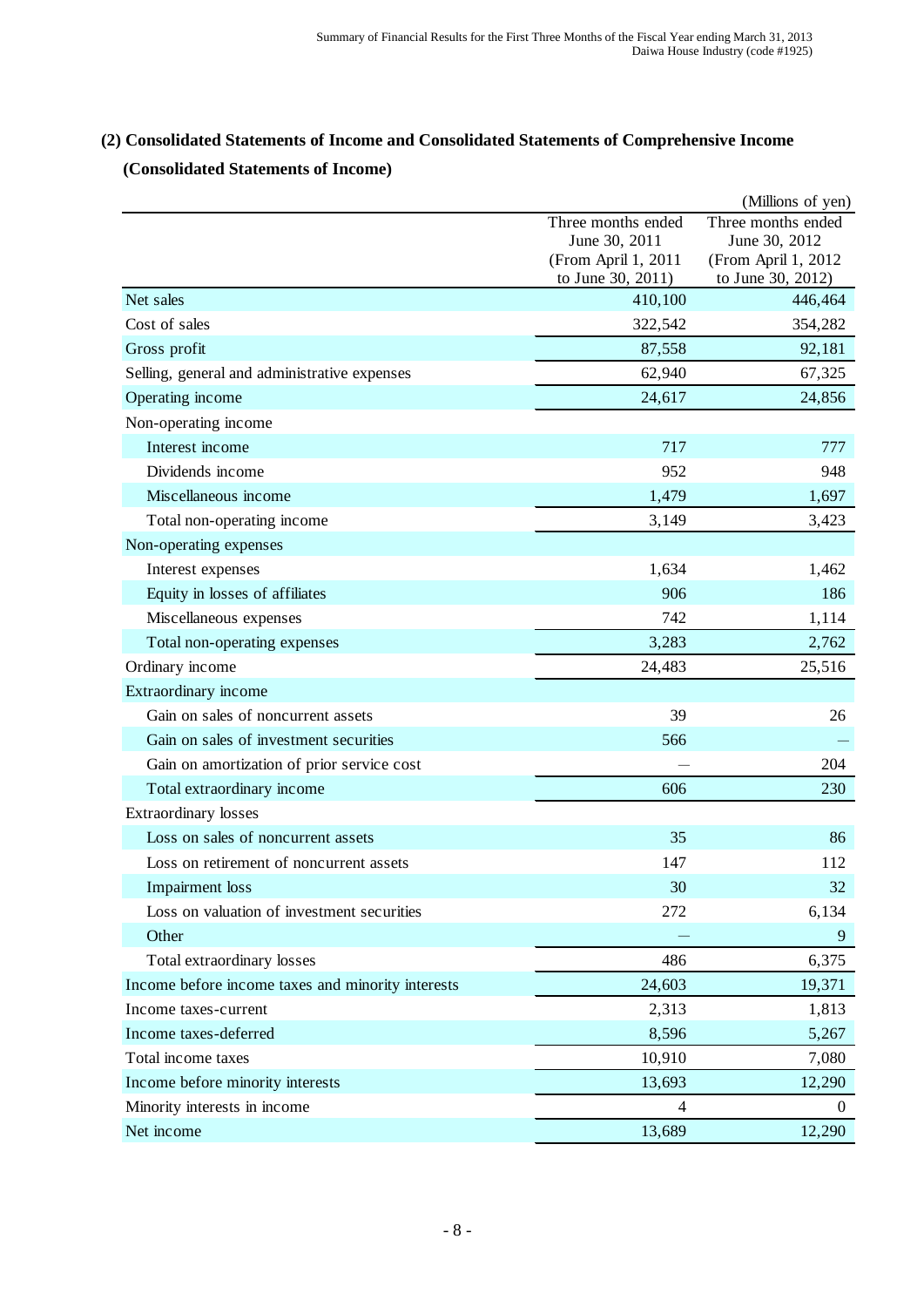# **(Consolidated Statements of Comprehensive Income)**

|                                                                                        |                                                                                  | (Millions of yen)                                                                |
|----------------------------------------------------------------------------------------|----------------------------------------------------------------------------------|----------------------------------------------------------------------------------|
|                                                                                        | Three months ended<br>June 30, 2011<br>(From April 1, 2011)<br>to June 30, 2011) | Three months ended<br>June 30, 2012<br>(From April 1, 2012)<br>to June 30, 2012) |
| Income before minority interests                                                       | 13,693                                                                           | 12,290                                                                           |
| Other comprehensive income                                                             |                                                                                  |                                                                                  |
| Valuation difference on available-for-sale securities                                  | (1,718)                                                                          | (2,750)                                                                          |
| Foreign currency translation adjustment                                                | 193                                                                              | 1,750                                                                            |
| Share of other comprehensive income of affiliates<br>accounted for using equity method | (872)                                                                            | 1,426                                                                            |
| Total other comprehensive income                                                       | (2,398)                                                                          | 426                                                                              |
| Comprehensive income                                                                   | 11,295                                                                           | 12,717                                                                           |
| (Comprehensive income attributable to)                                                 |                                                                                  |                                                                                  |
| Comprehensive income attributable to shareholders of the<br>parent                     | 11,290                                                                           | 12,717                                                                           |
| Comprehensive income attributable to minority interests                                | 4                                                                                | $\Omega$                                                                         |